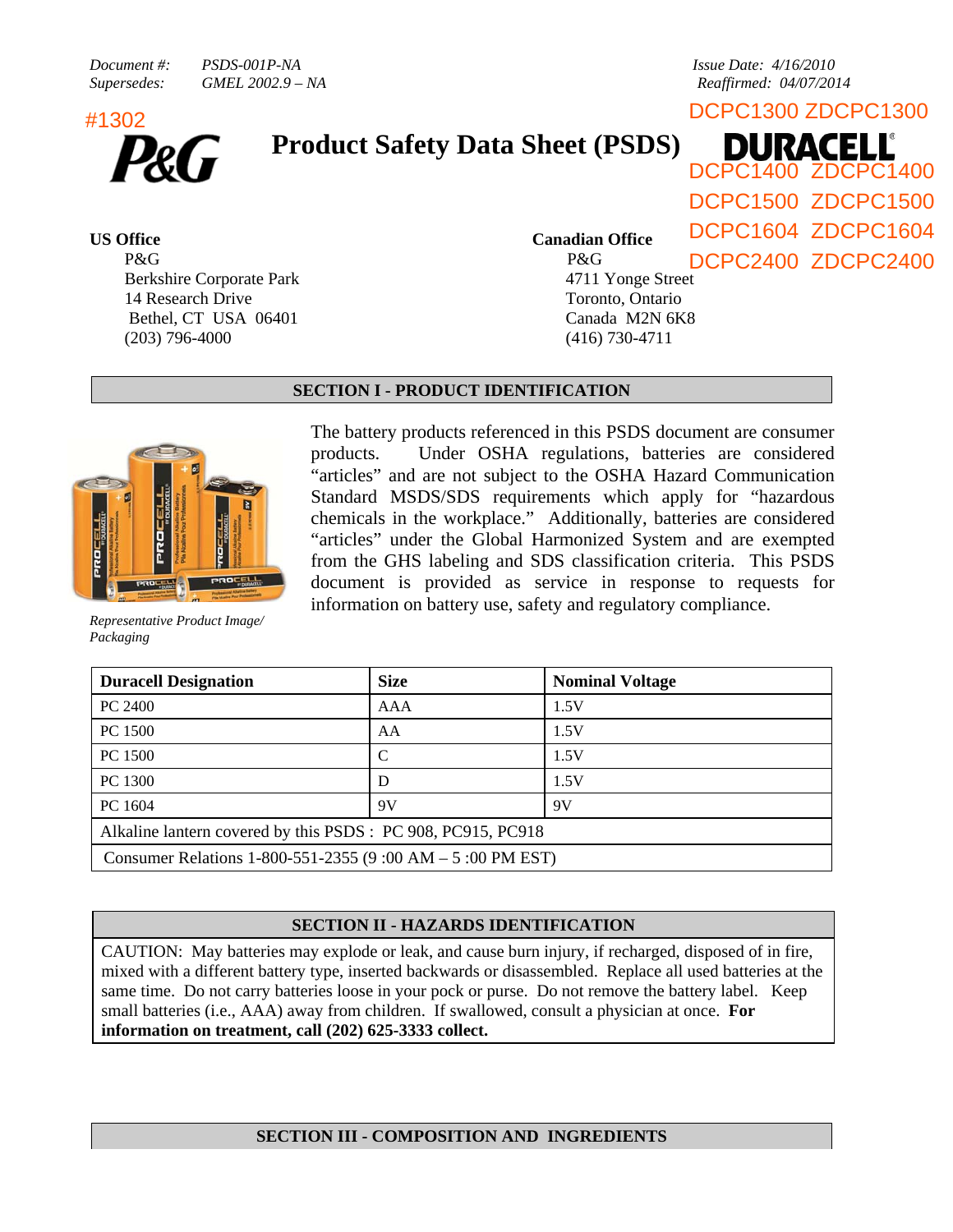*Document #:* PSDS-001P-NA *Document #:* PSDS-001P-NA *Supersedes: GMEL 2002.9 – NA Reaffirmed: 04/07/2014* 

The chemicals and metals in this product are contained in a sealed can. Exposure to the contents will not occur unless the battery leaks, is exposed to high temperatures or is mechanically, physically, or electrically abused. Hazardous Ingredients as defined by OSHA, 29 CFR 1910.1200. and/or WHMIS under the HPA:

| <b>Chemical Name</b>               | CAS No.                        | Composition<br><b>Range</b> | <b>LD50/LC50</b>                     | <b>Exposure Limits</b>                                                                                                                                                                 |
|------------------------------------|--------------------------------|-----------------------------|--------------------------------------|----------------------------------------------------------------------------------------------------------------------------------------------------------------------------------------|
| Manganese Dioxide                  | 1313-13-9                      | 35-40%                      | LD50 oral<br>rat $>$ 3478 mg/kg      | 5 mg/m3 Ceiling OSHA PEL<br>0.2 mg/m3 TWA ACGIH TLV                                                                                                                                    |
| Zinc                               | 7440-66-6                      | 10-25%                      |                                      | None established for zinc metal                                                                                                                                                        |
| Potassium Hydroxide                | 1310-58-3                      | $5 - 10%$                   | LD50 oral rat<br>$273 \text{ mg/kg}$ | 2 mg/m3 Ceiling ACGIH TLV                                                                                                                                                              |
| Graphite (natural or<br>synthetic) | $7782 - 42 - 5$ ;<br>7440-44-0 | $1 - 5\%$                   |                                      | Natural: 15 mppcf TWA OSHA PEL<br>2 mg/m3 TWA (respirable dust) ACGIH<br>TLV; Synthetic: 5 mg/m3 TWA (respirable)<br>dust), 15 mg/m3 TWA (total dust) OSHA<br>PEL.<br>$2 \text{ mg/m}$ |

# **SECTION IV – FIRST AID INFORMATION**

Damaged battery will release concentrated potassium hydroxide, which is caustic.

**Ingestion:** Do not induce vomiting. Seek medical attention immediately. **CALL NATIONAL BATTERY INGESTION HOTLINE at (202)-625-3333 collect, day or night.**

**Eye Contact**: Immediately flush eyes thoroughly with water for at least 15 minutes. Seek medical attention if irritation persists.

**Skin Contact:** Remove contaminated clothing and wash skin with soap and water. If irritation persists, seek medical attention.

**Inhalation:** Move to fresh air. If irritation persists, seek medical attention.

# **SECTION V - FIRE FIGHTING INFORMATION**

**Hazardous Combustion Products:** Thermal degradation may produce hazardous fumes of zinc and manganese; hydrogen gas, caustic vapors of potassium hydroxide and other toxic by-products.

**Extinguishing Media**: Use any extinguishing media that is appropriate for the surrounding area.

**Protection of Firefighters**:

Specific Hazards Arising from the Material: Batteries may burst and release hazardous decomposition products when exposed to a fire situation.

Protective Equipment and Precautions for Firefighters: Firefighters should wear positive pressure selfcontained breathing apparatus and full protective clothing.

# **SECTION VI - ACCIDENTAL RELEASE MEASURES**

Notify safety personnel of large spills. Caustic potassium hydroxide may be released from leaking or ruptured batteries. Clean-up personnel should wear appropriate clothing to avoid eye and skin contact and inhalation of vapors and fumes. Ventilate area. Carefully collect batteries and place in an appropriate container for disposal.

### **SECTION VII – HANDLING AND STORAGE**

**Precautions To Be Taken in Handling:** Avoid mechanical or electrical abuse. DO NOT short circuit or install incorrectly. Batteries may rupture or vent if disassembled, crushed, recharged or exposed to high temperatures. Install batteries in accordance with equipment instructions.

**Precautions To Be Taken in Storage:** Store batteries in a dry place at normal room temperature. Do not refrigerate – this will not make them last longer.

# **SECTION VIII - EXPOSURE CONTROLS / PERSONAL PROTECTION**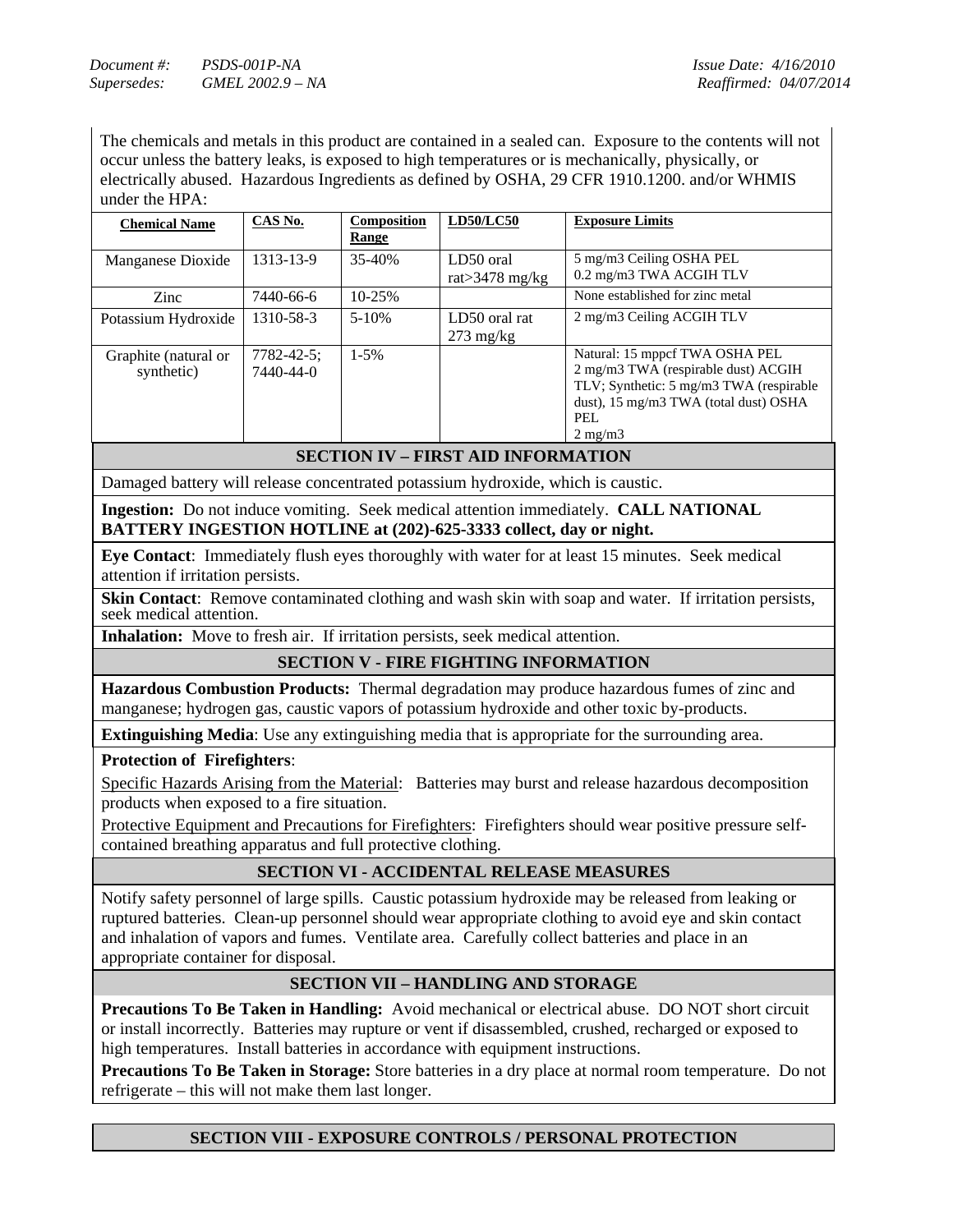NOT APPLICABLE – Finished consumer product

#### **SECTION IX - PHYSICAL AND CHEMICAL PROPERTIES**

**Appearance (color, physical form, shape):** Finished consumer product – cylindrical battery with Duracell® label

**Volatile Organic Compound (VOC):** Not applicable - Product not regulated for VOC Content at State or Federal level

#### **SECTION X - STABILITY AND REACTIVITY**

Finished consumer product – stable under normal conditions of use. Contents are incompatible with strong oxidizing agents. Do not heat, crush, disassemble, short circuit or recharge.

### **SECTION XI - TOXICOLOGICAL INFORMATION**

This battery product is a finished consumer product. It is classified as an "article" and exempt under the federal OSHA Hazard Communication standard.

**Chronic Effects:** No chronic health effects reported.

**Target Organs:** No target organs reported.

**Carcinogenicity:** This finished consumer product is not carcinogenic.

# **SECTION XII - ECOLOGICAL INFORMATION**

No eco-toxicity data are available. This product is not expected to present an environmental hazard. Duracell alkaline batteries do not contain any added mercury, cadmium or lead.

# **SECTION XIII - DISPOSAL CONSIDERATIONS**

**Waste Disposal Method**: Dispose of in compliance with federal, state/provincial and local regulations. *Non-Household Setting (US Federal)*: Alkaline batteries covered by this PSDS, in their original form (finished consumer product), when disposed of as waste, are considered **non-hazardous** waste according to Federal RCRA regulation (40 CFR 261).

*Non-Household Setting (California)*: None

*Household Use:* Alkaline batteries can be safely disposed of with normal household waste. Do not accumulate large quantities used batteries for disposal as accumulation could cause batteries to shortcircuit. Do not incinerate.

### **SECTION XIV - TRANSPORT INFORMATION**

**Alkaline batteries (sometimes referred to as "Dry cell" or "household" batteries) are not listed or regulated as dangerous goods under the IATA Dangerous Goods Regulations, ICAO Technical Instructions, IMDG Code, UN Model Regulations or U.S. hazardous regulations (49CFR).** 

However, special regulatory provisions apply that require batteries to be packaged in a manner that prevents the generation of a dangerous quantity of heat and short circuits. Product shipped in its original unopened Duracell packaging is compliant with the packaging special provisions.

**Ground Transport (US DOT)**: 49 CFR172.102 Special Provision 130

**Air Transport (IATA)/ICAO**: Special Provision A123

**Marine/Water Transport (IMDG): NONE**